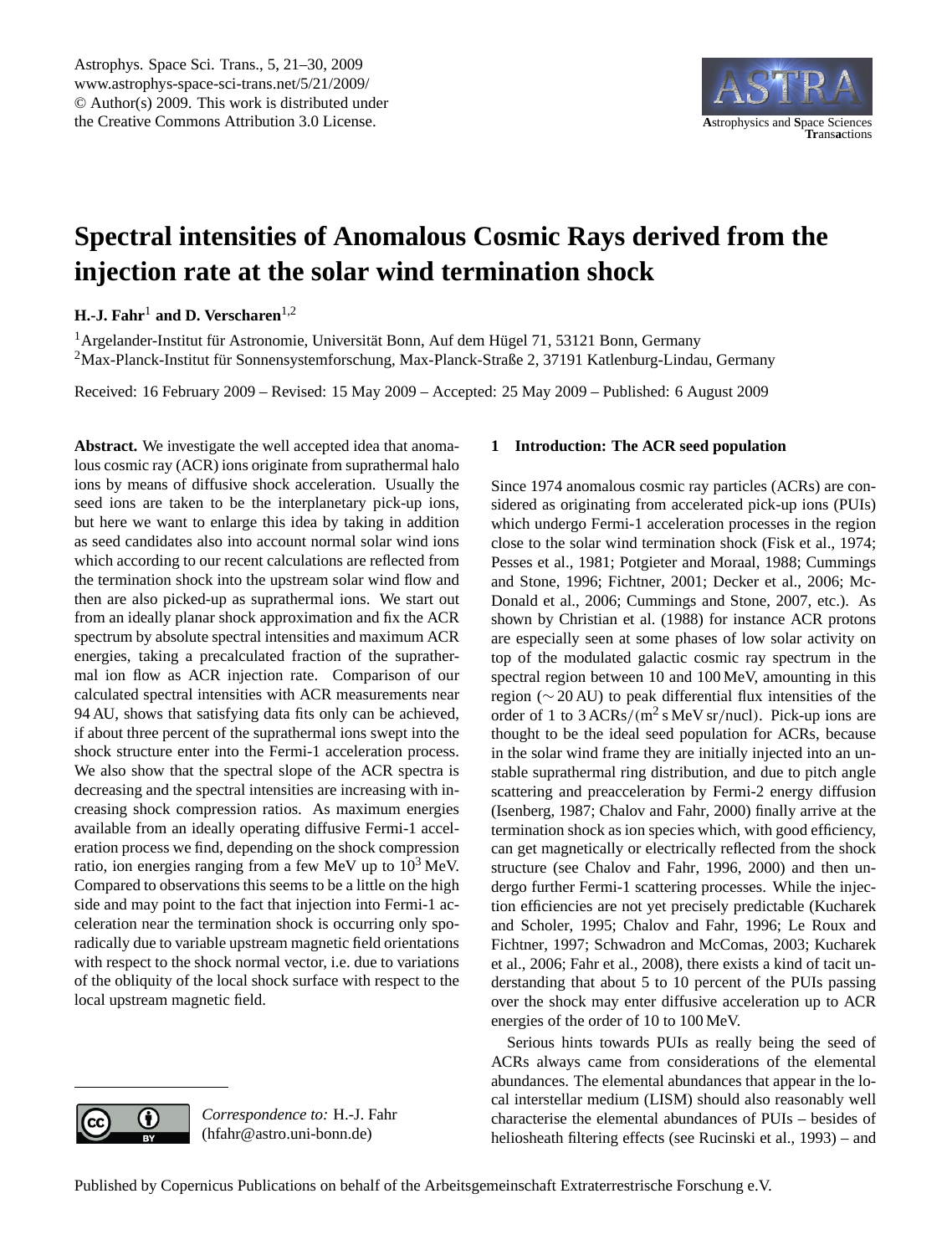$S<sub>2</sub>$  $\varepsilon_1 n_1 U_1$  $S_2$ U.

<span id="page-1-0"></span>**Fig. 1.** Schematic sketch of the acceleration at the termination shock structure. From the left hand side a certain number of particles are injected into the Fermi-1 acceleration in the shock layer. They are the source for the streamings  $S_1$  and  $S_2$ .

originate from LISM neutral atoms penetrating into the inner heliosphere. The elemental composition indeed appears to be fairly consistent with that of the neutral component of the LISM (see [Cummings and Stone,](#page-8-13) [1990,](#page-8-13) [1995\)](#page-8-14). One should, however, bear in mind that the ionisation degree of the LISM and filtration functions for the neutral LISM species in fact even nowadays are not well known. This is because the ionisation state of the LISM neither is characterised as a thermodynamical equilibrium nor perhaps even a quasistationary state (see [Frisch,](#page-8-15) [1990;](#page-8-15) [Reynolds,](#page-9-5) [1990;](#page-9-5) [Frisch and Slavin,](#page-8-16) [2006;](#page-8-16) [Breitschwerdt and de Avillez,](#page-7-0) [2006\)](#page-7-0). This uncertainty in the neutral composition provides us with some leeway to explore other candidates for the ACR seed population in addition to PUIs.

In this respect it recently became interesting to us to perhaps also consider normal solar wind protons as a possible seed population at least for ACR protons. In recent papers by [Verscharen and Fahr](#page-9-6) [\(2008a\)](#page-9-6) and [Fahr and Verscharen](#page-8-17) [\(2008\)](#page-8-17) we found that, at least for the case of quasi-parallel termination shock conditions, a specific percentage of the normal solar wind ions passing over the shock will become reflected back to the upstream side of the shock due to nonlinear interactions of ions with shock-generated electrostatic turbulence. These reflected ions are also, analogously to PUIs, picked-up by the upstream solar wind and are again swept back into the shock structure after pitchangle redistribution, the fraction of reflected over all solar wind ions being about 15 percent and the most probable injection energy being about 4 times the one for PUIs. In the following we shall study the ACR spectrum as originating from these reflected solar wind ions and compare it with the one expected from PUI-generated ACRs.

# **2 Predicted ACR spectral intensities**

According to the shock acceleration theory by [Gleeson and](#page-8-18) [Urch](#page-8-18) [\(1973\)](#page-8-18); [Krymskii](#page-8-19) [\(1977\)](#page-8-19); [Axford et al.](#page-7-1) [\(1977\)](#page-7-1); [Bland](#page-7-2)[ford and Ostriker](#page-7-2) [\(1978\)](#page-7-2); [Drury](#page-8-20) [\(1983\)](#page-8-20), the spectral profile of the shock accelerated ions can be analytically calculated, at least for ideally planar shocks. The absolute value of the upstream distribution function  $f_1$  (hereinafter, the index 1 indicates the upstream and the index 2 the downstream value) has, however, not been specified in this theory and, thus, needs to be fixed for the prevailing shock conditions. For that purpose the absolute spectral intensity calibration factor  $C$  in this function has to be fixed such that flux continuity relations at the shock are fulfilled expressing the fact that the total diffusive outflow  $\Phi$  of the ACR particle fluxes to the upstream and downstream sides of the termination shock, i.e. the sum of the upstream and downstream streamings (see [Gleeson and Axford,](#page-8-21) [1968\)](#page-8-21), respectively, has to be identical with the flux of incoming particles serving as injection seed to start the Fermi-1 process (see [Fahr,](#page-8-22) [1990\)](#page-8-22).

The two-dimensional surface divergence of the differential streaming has to balance the incoming injected particles since the injection at the shock represents a particle source:

$$
\int_{p_0}^{p_{\text{max}}} \text{div}(\mathbf{S}) p^2 \, \mathrm{d}p = \varepsilon_1 n_1 U_1,\tag{1}
$$

where  $U$  indicates the proton bulk velocity,  $n_1$  the upstream solar wind ion density, and  $\varepsilon_1$  is the fraction of the flux of inflowing solar wind ions which are reflected by the shock structure and injected into the Fermi-1 acceleration process, thus serving as seed of the ACR population. The situation is sketched in Fig. [1.](#page-1-0)

To calculate the particle streaming, the so-called Compton-Getting function  $C_{CG}(p)$ , developed by [Gleeson](#page-8-21) [and Axford](#page-8-21) [\(1968\)](#page-8-21), in view of the low-momentum weight, here is approximated with its subrelativistic low-momentum value for the ACR particles. According to Eq. (3.5) from [Gleeson](#page-8-23) [\(1969\)](#page-8-23), the streaming can be written in the form

$$
\int_{p_0}^{p_{\text{max}}} \left[ -\kappa \frac{\partial f}{\partial r} + U \left( f - \frac{1}{3} \frac{\partial}{\partial T} (\alpha T f) \right) \right] p^2 \mathrm{d}p = \varepsilon_1 n_1 U_1(2)
$$

with the spatial diffusion coefficient  $\kappa$ , kinetic energy T, and

$$
\alpha = \frac{T + 2m_0c^2}{T + m_0c^2} \simeq 2\tag{3}
$$

for the subrelativistic case. The Compton-Getting factor in this case is given by  $C_{CG}(p) \simeq 1/3(1 - p/f(\partial/\partial p)f)$ .

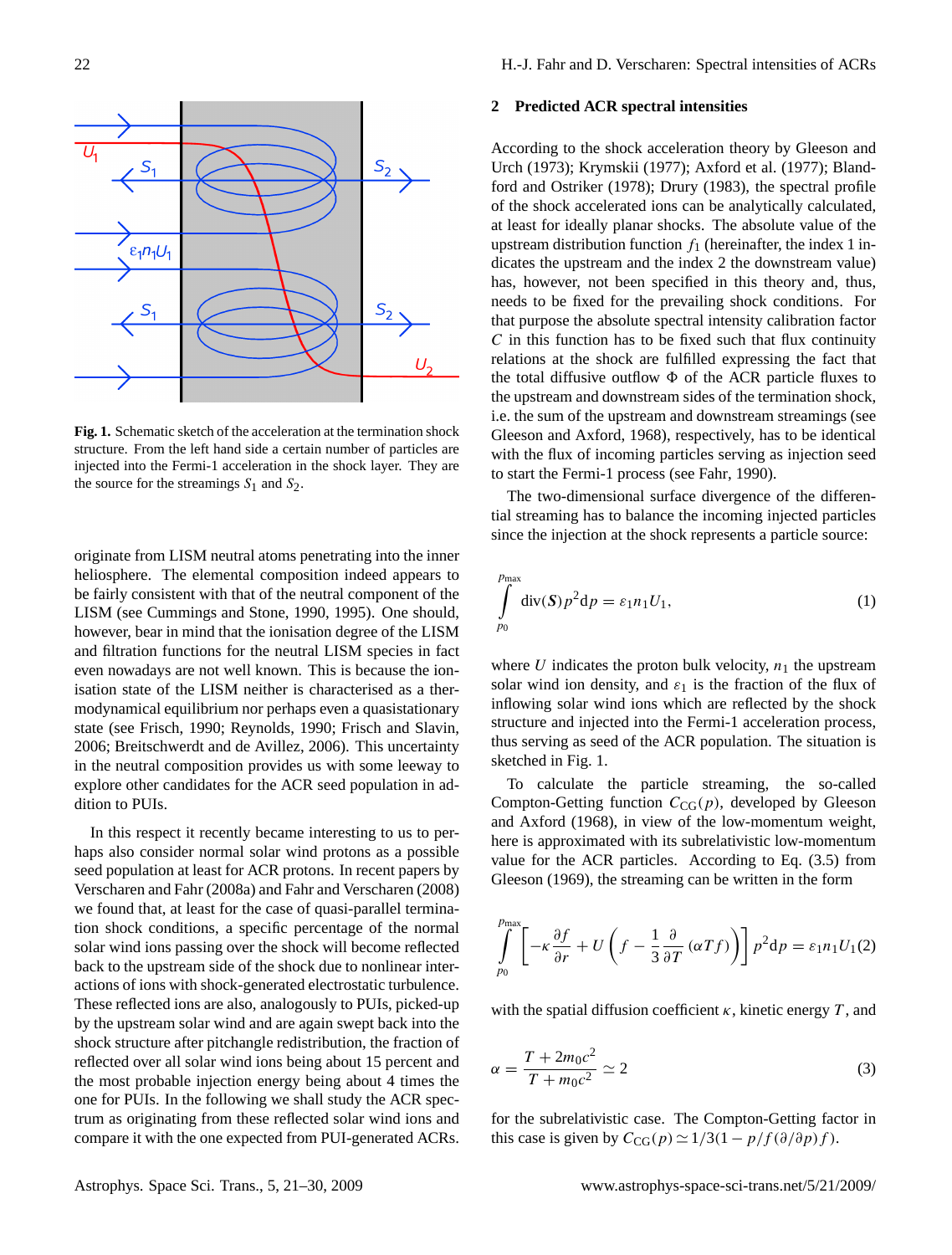Hence, the above mentioned requirement of particle conservation can be formulated in the form (see [Fahr,](#page-8-22) [1990;](#page-8-22) [Scherer et al.,](#page-9-7) [2006\)](#page-9-7):

$$
\int_{p_0}^{p_{\text{max}}} \left[ \frac{1}{3} f_1 U_1 - \frac{1}{3} U_1 p \frac{\partial f_1}{\partial p} - \kappa_1 \frac{\partial f_1}{\partial x} \right] \cdot p^2 \, \mathrm{d} p
$$
\n
$$
- \int_{p_0}^{p_{\text{max}}} \left[ \frac{1}{3} f_2 U_2 - \frac{1}{3} U_2 p \frac{\partial f_2}{\partial p} - \kappa_2 \frac{\partial f_2}{\partial x} \right] \cdot p^2 \, \mathrm{d} p = \varepsilon_1 U_1 n_1
$$
\n(4)

Evaluating the above equation with the expression for  $f_{1,2}$ given in Eq. (22) of [Scherer et al.](#page-9-7) [\(2006\)](#page-9-7) by

<span id="page-2-0"></span>
$$
f_{1,2}(x, p) = C\left(\frac{p}{p_0}\right)^{-q} \exp\left[\frac{U_1 x}{\kappa(p)} H(-x)\right]
$$
 (5)

where the power index  $q = 3s/(s - 1)$  is used with the shock compression ratio  $s = U_1/U_2$ .  $H(x)$  is the step function with  $H(x) = 1$  for  $x \ge 0$  and  $H(x) = 0$  for  $x \le 0$ . This then leads to the following input-output balance relation:

<span id="page-2-1"></span>
$$
\int_{p_0}^{p_{\text{max}}} \left[ \frac{1}{3} f_1 U_1 + \frac{1}{3} U_1 q f_1 - U_1 f_1 \right] p^2 \, \mathrm{d} p
$$
\n
$$
- \int_{p_0}^{p_{\text{max}}} \left[ \frac{1}{3} f_2 U_2 + \frac{1}{3} U_2 q f_2 \right] p^2 \, \mathrm{d} p = \varepsilon_1 U_1 n_1 \tag{6}
$$

and furthermore to the following result when reminding that at  $x = 0$  (upstream shock position) the upstream and downstream distribution functions, as seen from Eq. [\(5\)](#page-2-0) above, can be considered as identical, i.e.  $f_1(x_0) = f_2(x_0) = f_0$ :

$$
\int_{p_0}^{p_{\text{max}}} U_1 f_0 \left[ \frac{1}{3} \frac{4s - 1}{s} - 1 \right] p^2 \mathrm{d}p = \varepsilon_1 U_1 n_1 \tag{7}
$$

This, when evaluating the above expression with the distribution function given by Eq. [\(5\)](#page-2-0), finally leads to:

$$
\left[\frac{1}{3}\frac{4s-1}{s} - 1\right]Cp_0^3 \int_{x_0}^{x_{\text{max}}} x^{-\frac{2+s}{s-1}} dx = \varepsilon_1 n_1 \tag{8}
$$

where  $x_{\text{max}} = p_{\text{max}}/p_0$  and  $x_0 = 1$  are the upper and lower integration borders of the above integral. With the evaluation of the integral and a further re-ordering this then yields the following expression for the spectral intensity calibration factor:

$$
C = \frac{\varepsilon_1 n_1}{\left[\frac{1}{3}\frac{4s-1}{s} - 1\right] p_0^3 \frac{1-s}{3} \left[x_{\text{max}}^{-\frac{3}{s-1}} - 1\right]}
$$
(9)

The dependence on  $U_1$  in the above formula is hidden in the value of  $p_0 = p_0(U_1)$  for the critical momentum of the particle injection into the shock acceleration. In order to inject particles into the diffusive acceleration process, it is necessary that these particles are not simply convected over the

electric potential wall of the termination shock, but become reflected at this wall, at least for the first time, and then enter a continuous bouncing process between upstream and down-

stream flow regimes (see [Chalov and Fahr,](#page-8-8) [1996\)](#page-8-8). The reflectivity value  $\varepsilon_1$  for quasiparallel MHD shocks has recently been determined in the papers by [Fahr and](#page-8-17) [Verscharen](#page-8-17) [\(2008\)](#page-8-17) and [Verscharen and Fahr](#page-9-8) [\(2008b\)](#page-9-8) to amount to  $\varepsilon_1 \simeq 0.03$ . The associated injection momentum  $p_0 \simeq \langle p_{\text{ref}} \rangle_v$ , connected with these shock-reflected ions is found to be  $p_0 \simeq 2mU_1$ .

For most probable compression values of about  $s \approx 3$ , for example, one then obtains

<span id="page-2-2"></span>
$$
C = \frac{\varepsilon_1 n_1}{\frac{2}{3} \left[ \frac{11}{9} - 1 \right] p_0^3 \left[ 1 - x_{\text{max}}^{-\frac{3}{s-1}} \right]} = \frac{27 \varepsilon_1 n_1}{4 p_0^3 \left[ 1 - x_{\text{max}}^{-\frac{3}{2}} \right]} \tag{10}
$$

This points, depending on the value of  $x_{\text{max}}$ , to a perhaps weak dependence of the absolute spectral calibration factor C on the upper momentum border  $p_{\text{max}} = p_0 x_{\text{max}}$ . This is why in Sect. [3](#page-3-0) we shall aim at an estimation of this border.

#### **2.1 Transformation into spectral ACR energy fluxes**

To compare our calculations with observational data it is appropriate to express the distribution function  $f_0(p)$  given in Eq. [\(5\)](#page-2-0) by a spectral energy flux function  $\Phi(E)$ . For that purpose we use the relation  $E = p^2/2m$  valid for subrelativistic ions and first find

$$
f_0(p)p^2dp = C \cdot \left(\frac{p}{p_0}\right)^{-q} p^2dp
$$
  
= 
$$
C \cdot \left(\frac{E}{E_0}\right)^{-q/2} 2mE\left(\frac{m dE}{\sqrt{2mE}}\right)
$$
 (11)

which delivers the differential energy distribution in the form

$$
f_0(E) = C \cdot \left(\frac{E}{E_0}\right)^{-q/2} m\sqrt{2mE}
$$
  
=  $\frac{\varepsilon_1 n_1}{\Lambda(s)} \frac{\sqrt{2E}}{(2E_0)^{3/2}} \left(\frac{E}{E_0}\right)^{-q/2}$ , (12)

where the approximation  $1 - (E_{\text{max}}/E_0)^{-3/(2s-2)} \approx 1$  is used and the s-dependence of the prefactor is merged into the function

$$
\Lambda(s) = \left[\frac{1}{3}\frac{4s-1}{s} - 1\right]\frac{s-1}{3}.\tag{13}
$$

The differential energy flux  $\Phi_0$  per steradian (calculated with the particle velocity  $v(E)$  according to  $\Phi_0(E) = \frac{1}{4\pi} v \cdot f_0(E)$  is then given in the form

$$
\Phi_0(E) = \frac{1}{4\pi} \sqrt{\frac{2E}{m}} \frac{\varepsilon_1 n_1}{\Lambda(s)} \frac{1}{2E_0} \left(\frac{E}{E_0}\right)^{(1-q)/2} \n= \frac{1}{4\pi} \sqrt{\frac{2E_0}{m}} \frac{\varepsilon_1 n_1}{\Lambda(s)} \frac{1}{2E_0} \left(\frac{E}{E_0}\right)^{(2-q)/2},
$$
\n(14)

www.astrophys-space-sci-trans.net/5/21/2009/ Astrophys. Space Sci. Trans., 5, 21[–30,](#page-0-0) 2009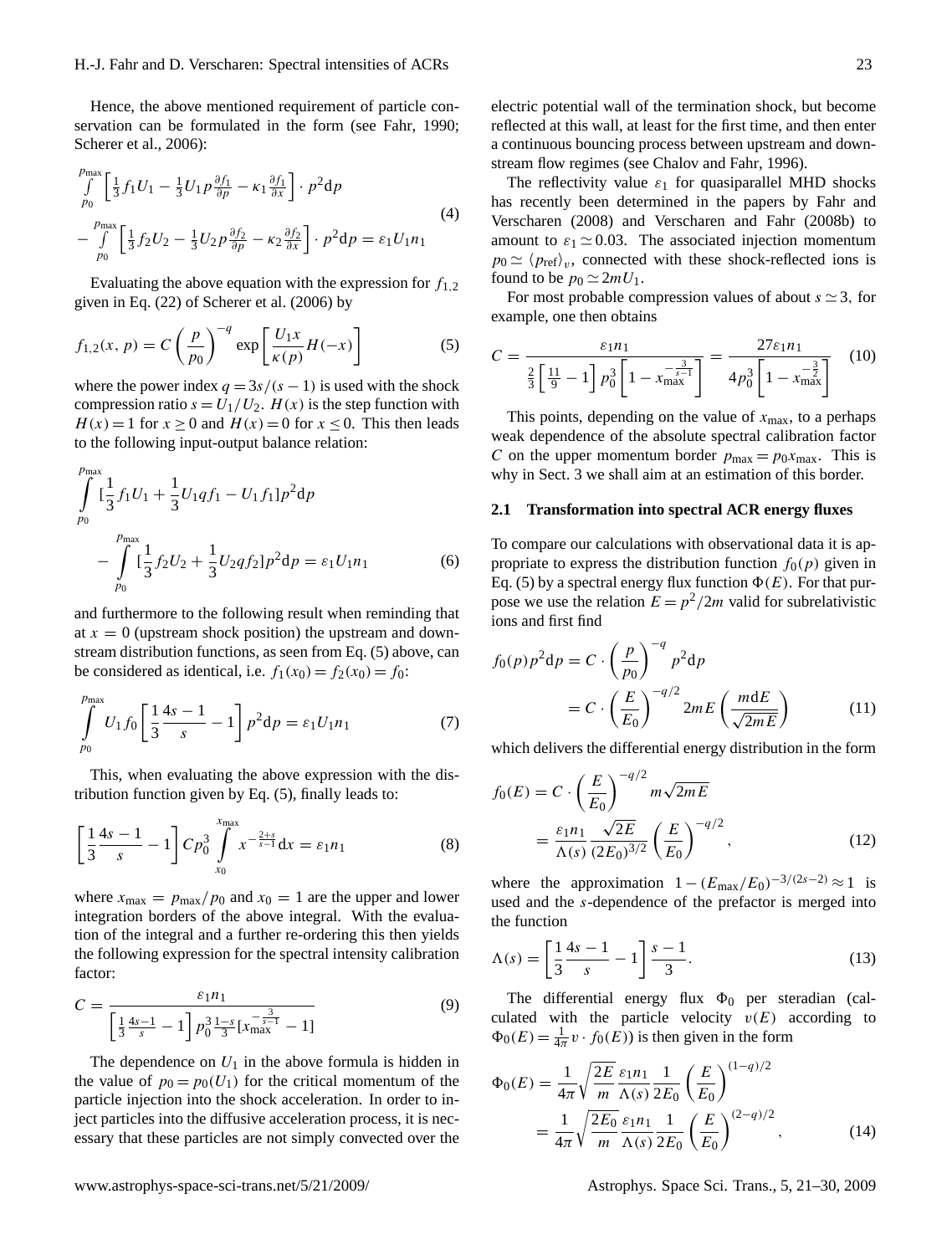

<span id="page-3-1"></span>**Fig. 2.** ACR spectra for different compression ratios. A higher compression ratio leads to a higher and flatter power-law spectrum.

which can be transformed to

<span id="page-3-3"></span>
$$
\Phi_0(E) = \frac{1}{4\pi} v_0 \frac{\varepsilon_1 n_1}{\Lambda(s)} \frac{1}{2E_0} \left(\frac{E}{E_0}\right)^{(2-q)/2}
$$
(15)

using the injection velocity  $v_0 = \sqrt{ }$  $2E_0/m \simeq 2U_1$  [\(Ver](#page-9-8)[scharen and Fahr,](#page-9-8) [2008b\)](#page-9-8).

This flux then should be expressed in dimensions  $|\Phi_0(E)| = |\text{cm}^{-2} \text{s}^{-1} \text{MeV}^{-1} \text{sr}^{-1}|$  and is shown in Fig. [2.](#page-3-1) The termination shock is located at a distance of about 100 AU, which leads to a particle density of  $5 \times 10^{-4}$  cm<sup>-3</sup>. The upstream bulk velocity is assumed to amount to 400 km/s.

## <span id="page-3-0"></span>**3 Maximum Fermi-1 ion velocities at the termination shock**

## **3.1 The Fermi-1 acceleration time**

The Fermi-1 acceleration period  $\Delta \tau_{\text{acc}}(p_{\text{max}}, p_0)$  needed to process ions from the injection threshold  $p_0$  up to  $p_{\text{max}}$  is given by [Drury](#page-8-20) [\(1983\)](#page-8-20) in the following form:

$$
\Delta \tau_{\text{acc}}(p_{\text{max}}, p_0) = \frac{3}{U_1 - U_2} \int_{p_0}^{p_{\text{max}}} \left( \frac{\kappa_1}{U_1} + \frac{\kappa_2}{U_2} \right) \frac{dp}{p} \qquad (16)
$$

where  $\kappa_{1,2}$  and  $U_{1,2}$  denote the spatial diffusion coefficients and the bulk flow velocities upstream and downstream of the shock, respectively.

We assume that turbulence levels and diffusion coefficients are identical upstream and downstream of the shock and that these diffusion coefficients can be represented in the form

<span id="page-3-2"></span>
$$
\kappa = \kappa_0 \frac{v_o}{c} \left(\frac{p}{p_0}\right)^n \tag{17}
$$

(see e.g. [McDonald et al.,](#page-9-9) [1992;](#page-9-9) [Scherer et al.,](#page-9-10) [1998\)](#page-9-10). For a more detailed approach to the spatial diffusion coefficient, it could be of interest beyond the scope of this work to use quasilinear theories (e.g. [Forman et al.,](#page-8-24) [1974;](#page-8-24) [Matthaeus](#page-8-25) [et al.,](#page-8-25) [1990;](#page-8-25) [Bieber et al.,](#page-7-3) [1996\)](#page-7-3) or even nonlinear theories (e.g. [Forman,](#page-8-26) [1977;](#page-8-26) [Bieber and Matthaeus,](#page-7-4) [1997\)](#page-7-4). With our above assumption, one then obtains here

$$
\Delta \tau_{\text{acc}}(p_{\text{max}}, p_0) = \frac{3\kappa_0 \frac{v_o}{c}}{U_1 - U_2} \frac{U_2 + U_1}{U_1 U_2} \int_{x_0 = 1}^{x_{\text{max}}} x^n \frac{dx}{x}
$$
(18)

evaluating with  $n = 1$  (subcritical diffusion for ions with  $E < 1.0$  GeV) to

$$
\Delta \tau_{\rm acc}(p_{\rm max}, p_0) = \frac{3\kappa_0 \frac{v_o}{c}}{s - 1} \frac{1 + s}{U_1 U_2} (x_{\rm max} - 1)
$$
(19)

and evaluating with  $n = 2$  (supercritical diffusion for ions with  $E \geq 1.0$  GeV) to

$$
\Delta \tau_{\rm acc}(p_{\rm max}, p_0) = \frac{3\kappa_0 \frac{v_o}{c}}{s - 1} \frac{1 + s}{2U_1 U_2} \left( x_{\rm max}^2 - 1 \right). \tag{20}
$$

In literature, the threshold between subcritical and supercritical diffusion at  $E \approx 1$  GeV is sometimes given in terms of the rigidity  $R = pc/e$  [\(Scherer et al.,](#page-9-10) [1998\)](#page-9-10). An ion energy of 1 GeV corresponds to a rigidity of about 0.4 GV.

# **3.2 Fermi-1 differential momentum gain and loss per time**

We consider the differential energy gain due to ongoing Fermi-1 ion processing at some maximum momentum border  $p_{\text{max}}$  and its balancing for the stationary case by leakage of such ions from the shock structure due to particle streamings into upstream and downstream directions. The temporal change of the ion distribution function  $(\partial f/\partial t)$  in the region of the accelerating TS structure is caused by particle processing in p-space  $(\partial f/\partial t)$ <sub>F</sub> and losses  $(\partial f/\partial t)$ <sub>L</sub> of these particles by the 1-dimensional configuration space divergence of the particle streaming. This net change, i.e. the leakage of these particles from the acceleration region, is therefore given by

$$
\frac{\partial f}{\partial t} = \left(\frac{\partial f}{\partial t}\right)_{\text{F}} + \left(\frac{\partial f}{\partial t}\right)_{\text{L}}.\tag{21}
$$

#### **3.2.1 Leakage rate**

The leakage rate per momentum space differential volume  $p^2$ dp is determined by the divergence of the particle streamings S corresponding to Eq. [\(6\)](#page-2-1):

$$
\left(\frac{\partial f}{\partial t}\right)_{\mathcal{L}} = |\text{div}(\mathbf{S})|_{s_1}^{s_2}
$$

$$
= \frac{1}{L_{\text{sh}}} ([C_{\text{CG}} f_1 U_1 - U_1 f_1] - [C_{\text{CG}} f_2 U_2]) \qquad (22)
$$

Astrophys. Space Sci. Trans., 5, 21[–30,](#page-0-0) 2009 www.astrophys-space-sci-trans.net/5/21/2009/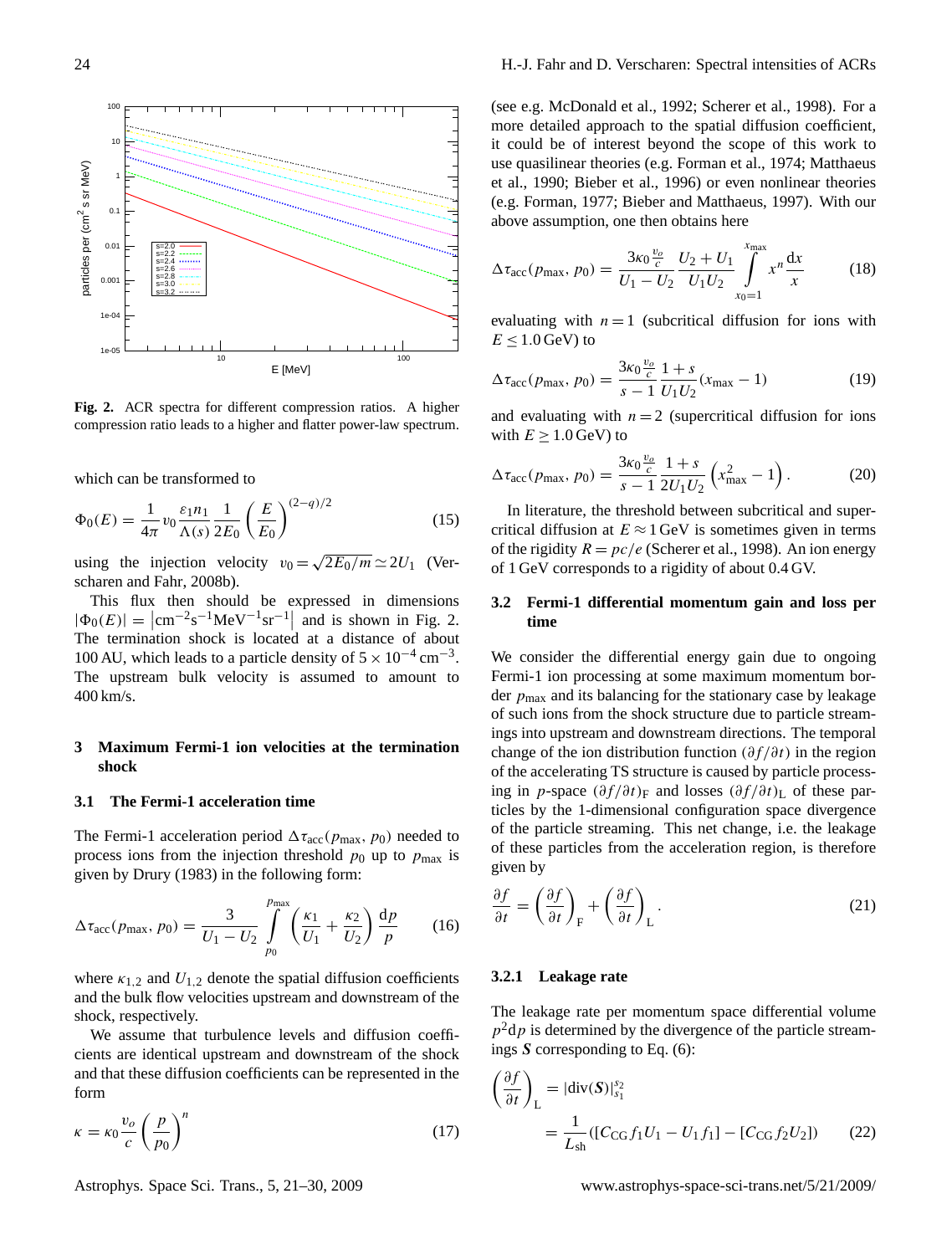with  $L_{sh}$  as the extent of the leakage region. At the shock position the distribution functions are furtheron identical  $(f_1 = f_2 = f_0 \text{ at } x = 0):$ 

$$
\left(\frac{\partial f}{\partial t}\right)_{\text{L}} = \frac{1}{L_{\text{sh}}}([C_{\text{CG}}f_0U_1 - U_1f_0] - [C_{\text{CG}}f_0U_2])\tag{23}
$$

Taking  $U_2$  in terms of the compression ratio leads to

$$
\left(\frac{\partial f}{\partial t}\right)_{\text{L}} = \frac{1}{L_{\text{sh}}} f_0 U_1 \left[ \left( 1 - \frac{1}{s} \right) C_{\text{CG}} - 1 \right] \tag{24}
$$

For subrelativistic ions (i.e. kinetic energy  $T = p^2/2m_0$ ) the coefficient  $C_{CG}$  is given by [Forman and Gleeson](#page-8-27) [\(1975\)](#page-8-27) in the form

$$
C_{\text{CG}}(T) = 1 - \frac{1}{3f} \frac{\partial}{\partial T} (\alpha T f) \tag{25}
$$

where the function  $\alpha(T)$  is defined by

$$
\alpha(T) = \frac{T + 2m_0 c^2}{T + E_0} = \frac{\gamma + 1}{\gamma}
$$
\n(26)

using the Lorentz factor  $\gamma = 1/\sqrt{1 - (v/c)^2}$ . Expressing the kinetic energy in terms of the momentum then leads to

<span id="page-4-0"></span>
$$
C_{\text{CG}}(p) = 1 - \frac{1}{6pf(p)} \frac{\partial}{\partial p} \left[ \alpha(p)p^2 f(p) \right]. \tag{27}
$$

We neglect terms higher than third order in  $(v/c)$  and find

<span id="page-4-3"></span>
$$
\alpha(p) \simeq 2 - \frac{1}{2} \frac{v^2}{c^2} = 2 - \frac{1}{2} \frac{p^2}{m_0^2 c^2}.
$$
 (28)

The distribution function  $f_0$  at the shock position  $(x = 0)$ is given by

$$
f_0(p) = C \left(\frac{p}{p_0}\right)^{-q} \tag{29}
$$

(cf. Eq. [\(5\)](#page-2-0)). This spectrum can be inserted into the Eq. [\(27\)](#page-4-0) for the Compton-Getting factor. Taking the partial derivative then leads to

$$
lC_{CG}(p) = 1 - \frac{p_0^2}{6p} \left(\frac{p}{p_0}\right)^q \times \left[ \left(2 - \frac{1}{2} \frac{p^2}{m_0^2 c^2}\right) - \frac{(2 - q)}{p_0} \left(\frac{p}{p_0}\right)^{-q+1} - \frac{p}{m_0^2 c^2} \left(\frac{p}{p_0}\right)^{-q+2} \right].
$$
 (30)

Reordering the terms yields

<span id="page-4-2"></span>
$$
C_{\text{CG}}(p) = 1 + \frac{q-2}{3} - \frac{(q-4)p^2}{12m_0^2c^2}.
$$
 (31)

Thus, the Compton-Getting factor is given as a function of the momentum and the compression ratio of the shock and can now be used to evaluate the leakage term.

## **3.2.2 Fermi-1 production rate**

The corresponding differential gains per momentum space volume  $p^2dp$  on the other hand are due to the momentumspace divergence of the Fermi-1 accelerative drift flow and thus is given by the following expression

<span id="page-4-1"></span>
$$
\left(\frac{\partial f}{\partial t}\right)_{\text{F,max}} = \left\|\frac{1}{p^2}\frac{\partial}{\partial p}p^2 \left(\frac{\mathrm{d}p}{\mathrm{d}t}\right)_{\text{F}}f\right\|_{p_{\text{max}}}
$$
(32)

Here according to [Lagage and Cesarsky](#page-8-28) [\(1983\)](#page-8-28) the Fermi-1 accelerative momentum drift can be represented by the expression

$$
\left(\frac{dp}{dt}\right)_{F} = \frac{U_1 - U_2}{3} \frac{p}{\frac{\kappa_1}{U_1} + \frac{\kappa_2}{U_2}}.
$$
\n(33)

Insertion of the above relation into Eq. [\(32\)](#page-4-1) at  $p = p_{\text{max}}$  then leads to

$$
\left(\frac{\partial f}{\partial t}\right)_{\text{F,max}} = \left\| \frac{1}{p^2} \frac{\partial}{\partial p} \left( p^2 \frac{U_1 - U_2}{3} \frac{p}{\frac{\kappa_1}{U_1} + \frac{\kappa_2}{U_2}} f \right) \right\|_{p_{\text{max}}} (34)
$$

Assuming the upstream and downstream diffusion coefficients to be essentially identical and reminding that the stationary distribution function at the shock is obtained as  $f(p, x=0) = f_0(p) = C \cdot (p/p_0)^{-q}$  (see Eq. [\(5\)](#page-2-0)), then leads to

$$
\left(\frac{\partial f}{\partial t}\right)_{\text{F,max}} = \left\| \frac{1}{p^2} \frac{U_1 U_2 (s-1)}{3(1+s)} \frac{\partial}{\partial p} \left(\frac{p^3}{\kappa} f_0\right) \right\|_{p_{\text{max}}} \tag{35}
$$

We take  $\kappa = \kappa_0 \frac{v_0}{c} (p/p_0)^2$  from Eq. [\(17\)](#page-3-2) because we assume a shock which accelerates the ions to the supercritical diffusion regime. Hence, the evaluation of the derivative delivers

$$
\left(\frac{\partial f}{\partial t}\right)_{\text{F,max}} = \left\| \frac{1}{p^2} \frac{U_1 U_2 (s-1)}{3(1+s)} \times \left( \frac{3p^2 f_0}{\kappa} - \frac{q p^2 f_0}{\kappa} - 2 \frac{p^2 f_0}{\kappa} \right) \right\|_{p_{\text{max}}}.
$$
 (36)

Combining and arranging the terms yields

$$
\left(\frac{\partial f}{\partial t}\right)_{\text{F,max}} = \left\| \frac{U_1 U_2(s-1)}{3(1+s)} \frac{f_0}{\kappa} (1-q) \right\|_{p_{\text{max}}}.
$$
 (37)

Now, balancing losses and gains at  $p = p_{\text{max}}$  then leads to the balance relation

$$
\frac{U_1 U_2 (s-1)}{3(1+s)} \frac{f_0(p_{\text{max}})}{\kappa_{\text{max}}} (q-1)
$$
  
= 
$$
\frac{1}{L_{\text{sh}}} f_0(p_{\text{max}}) U_1 \left[ \left( 1 - \frac{1}{s} \right) C_{\text{CG}} - 1 \right],
$$
 (38)

which can be written in the form

$$
\frac{U_2(s-1)}{3(1+s)} \frac{1}{\kappa_{\text{max}}} (q-1) = \frac{1}{L_{\text{sh}}} \left[ \left( 1 - \frac{1}{s} \right) C_{\text{CG}} - 1 \right] \tag{39}
$$

www.astrophys-space-sci-trans.net/5/21/2009/ Astrophys. Space Sci. Trans., 5, 21[–30,](#page-0-0) 2009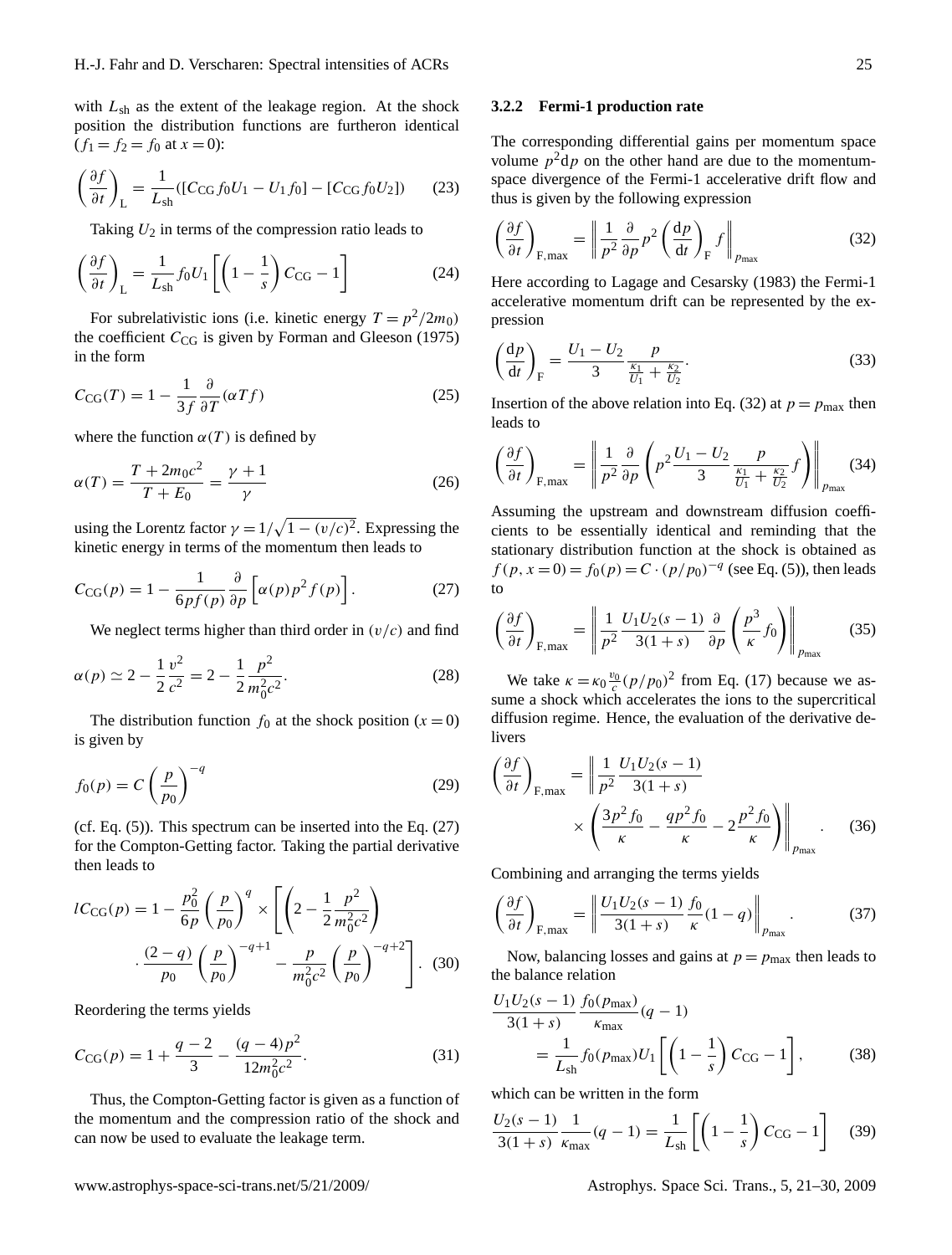

<span id="page-5-0"></span>**Fig. 3.** The achievable maximum ion energy in dependence of the shock compression ratio. Only the solutions for supercritical, physically relevant s-values is shown. The energy diverges at  $s = 4$ . If the maximum ion energy is smaller than 1 GeV, the subcritical diffusion is used and, therefore, the calculations for  $n = 1$  are additionally shown. In the intermediate range the slope of the diffusion coefficient is not known.

To estimate the characteristic scale of the leakage region we assume that the following relation is valid, in order to have detailed equlilibrium established at low momenta  $(C_{CG} = C_{CG.0})$ :

$$
L_{\rm sh} = \kappa_{\rm max} \frac{3s(1+s)}{U_1(s-1)(q-1)} \left[ \left( 1 - \frac{1}{s} \right) C_{\rm CG,0} - 1 \right] \tag{40}
$$

This suggests that the needed dimension for the Fermi-1 accelerative region may be suggested to be

$$
L_{\rm sh}(p_{\rm max}) \simeq \frac{\kappa_{\rm max}}{U_1} \tag{41}
$$

which then for higher momenta leads us to

$$
\frac{(s-1)}{3s(1+s)}(q-1) + 1 = \left(1 - \frac{1}{s}\right)C_{\text{CG}}(p_{\text{max}}). \tag{42}
$$

After insertion of the p-dependent Compton-Getting function derived in Eq. [\(31\)](#page-4-2) the achievable maximum momentum for the Fermi-1 process is found as

$$
\frac{p_{\text{max}}}{p_0} = \frac{c}{v_0} \sqrt{\frac{12}{q - 4} \left[ \frac{1 + 5s + 3s^2}{3(1 - s^2)} + \frac{q - 2}{3} + 1 \right]}.
$$
 (43)

Introducing as an example  $s = 3$ , which means that  $q = 3s/(s-1) = 9/2$ , then delivers

$$
\frac{p_{\text{max}}}{p_0} = \frac{c}{v_0} \cdot 1 = 375 \cdot 1 \simeq 375,\tag{44}
$$

meaning that  $p_{\text{max}} \simeq 375 p_0$  or  $E_{\text{max}} = E_0 \cdot (p_{\text{max}}/p_0)^2$  $= 1.4 \times 10^5 \cdot E_0$  (remember:  $v_0 \simeq 2U_1 \simeq 8 \times 10^7$  cm). This

means that the maximum energy amounts to about 470 MeV, which shows that the magnitude of the supercritical energy range can be reached. The maximum values for the achievable particle energy in dependence of the shock strength (i.e. the compression ratio) is shown in Fig. [3.](#page-5-0)

Obviously, there is only a narrow range for possible svalues. For  $s < 1 + \sqrt{3} \approx 2.73$  the argument of the square root becomes negative (with an unphysical exception at a certain range of compression ratios). Therefore, there is a cut-off at this position. On the other hand, the singularity at  $q = 4$  leads to a pole of  $p_{\text{max}}$  at  $s = 4$ . At higher compression ratios the argument of the square root is furtheron negative.

We have to distinguish two different kinds of diffusion, i.e. the subcritical and the supercritical. Up to an ion energy of about 1.0 GeV the diffusion coefficient depends linearly on the ion momentum. This branch is called subcritical. Above this threshold, this relation becomes nonlinear and therefore the diffusion coefficient in Eq. [\(17\)](#page-3-2) has a changed slope in its momentum dependence.

Additionally, one has to clarify that due to our choice of  $n = 2$  in Eq. [\(17\)](#page-3-2) this result is only valid for a shock which reaches the conditions of supercritical diffusion  $(E > 1.0 \,\text{GeV})$ . For smaller compression ratios and, therefore, at smaller energies this assumption is no longer valid. The calculation with  $n = 1$  for the subcritical diffusion leads straightforward to

$$
\frac{p_{\text{max}}}{p_0} = \frac{c}{v_0} \sqrt{\frac{12}{q - 4} \left[ \frac{2 + 4s + 3s^2}{3 \left( 1 - s^2 \right)} + \frac{q - 2}{3} + 1 \right]},\tag{45}
$$

which has a real solution for  $(1/2 + \sqrt{2})$  $(13/4) < s < 4$ . This result is additionally plotted to Fig. [3.](#page-5-0) Altogether, this means that from  $s \lesssim 4$  down to compression ratios of  $1/2 + \sqrt{13/4} \simeq 2.3$  our approach describes an effective acceleration mechanism. Evidently, there is an intermediate region where neither  $n = 1$  nor  $n = 2$  are valid because there both cases would lead to incorrect maximum energy. Within this gap another slope for the dependence of  $\kappa$  on p must be taken.

With these values the total spectrum can be calculated by use of Eq. [\(10\)](#page-2-2):

$$
C = \frac{27\varepsilon_1 n_1}{4p_0^3 \left[1 - 375^{-\frac{3}{2}}\right]} \simeq 4.2 \times 10^{43} \,\mathrm{s}^3 \mathrm{g}^{-3} \mathrm{cm}^{-6} \tag{46}
$$

According to Eq. [\(15\)](#page-3-3) the spectra for different compression ratios are shown in Fig. [2.](#page-3-1)

### **4 Conclusions**

In Fig. [2](#page-3-1) we have shown theoretically calculated absolute ACR intensity spectra for protons at a solar wind termination shock position of 94 AU, thereby starting from precalculated ion injection efficiencies. This position has meanwhile turned out also to be just the position where Voyager-1,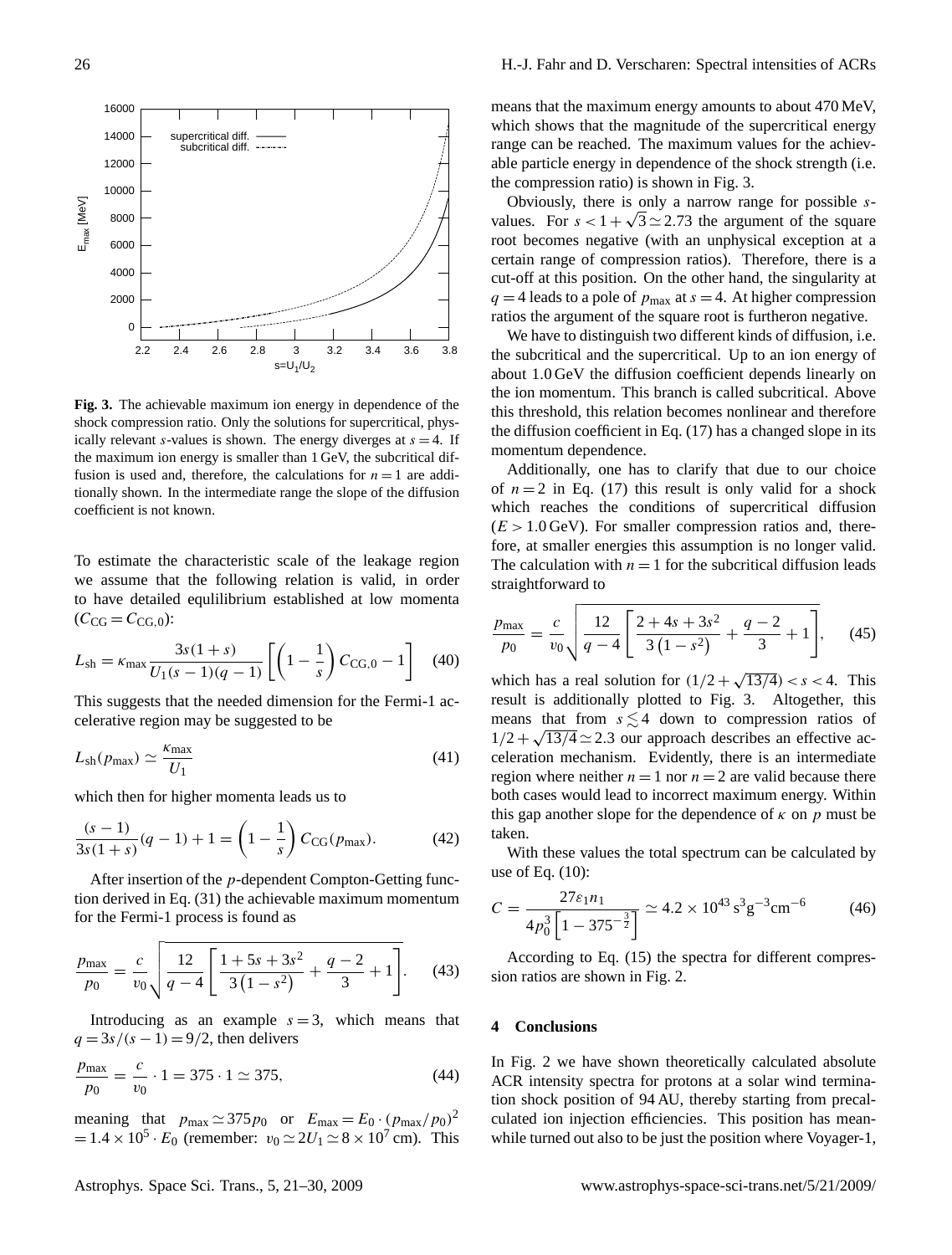at 16 December 2004, has crossed the upwind solar wind shock (see [Fisk,](#page-8-29) [2005;](#page-8-29) [Stone et al.,](#page-9-11) [2005;](#page-9-11) [Decker et al.,](#page-8-30) [2005\)](#page-8-30) and hence a comparison of measured and calculated ACR data seems to be in place here. While the spectral slope of the measured and calculated ACR proton spectra seems to point to most probable compression ratios at the shock of  $2.6 \le s \le 3.0$ , the measured spectral intensities appear to be lower by a factor of about  $10^{-1}$  in comparison to our theoretical intensities calculated for the above range of compression ratios. The question here may thus arise why this deviation by one order of magnitude occurs.

One evident reason emanating from our calculations is connected with the fact that the efficiency value  $\varepsilon_1 \approx 0.03$ which we have applied in our calculations is theoretically justified for quasiparallel MHD shocks, but is not simply transferable or applicable to quasi-perpendicular shock configurations. The MHD shock configuration that was met by Voyager-1 when it crossed the upwind shock surface under an ecliptic latitude of about  $\vartheta = 30^\circ$  must most probably have been much closer to the quasiperpendicular, rather than the quasiparallel one. This means that for a reasonable comparison with Voyager-1 data, injection rates  $\varepsilon_{\perp} \leq \varepsilon_{\parallel} \simeq \varepsilon_1$  have to be applied to satisfactorily well describe the injection situation for this actual configuration.

The injection efficiency  $\varepsilon_1$  used in our present calculations is taken from the relative number of solar wind ions running into the quasi-parallel shock structure and becoming reflected therein due to nonlinear interactions with shockgenerated electrostatic turbulences (see [Verscharen and Fahr,](#page-9-6) [2008a\)](#page-9-6). This process of ion reflection from the shock structure studied by us is only operating with the calculated efficiency, if the upstream magnetic fields are essentially parallel to the shock normal. If the upstream magnetic field would have a tilt  $\alpha$  with respect to the shock normal, then at best a reduced amount of this efficiency  $\varepsilon_1$  would prevail and also the injection energy would be reduced to values of the order of  $E_0(\alpha) \simeq 2mU_1^2 \cos^2 \alpha$ .

It is, however, very interesting to keep in mind that the case of the quasi-parallel shock will be prevailing for some specific fraction of time even in the upwind shock region, at least in regions which are touched by the neutral sheath of the interplanetary magnetic field  $(HCS = heliospheric$  current sheath). Above and below the HCS the magnetic sector polarity changes, i.e. the magnetic field orientation changes by 180 degrees from below to above, also passing through just that magnetic field configuration when the tilt angle  $\alpha$ vanishes. According to Voyager data [\(Burlaga et al.,](#page-7-5) [2003\)](#page-7-5) a sector structure near the ecliptic lasts approximately between 8 and 10 days, while the change to the opposite polarity occurs in about one day. During this day the quasi-parallel configuration at the termination shock prevails, meaning that for about  $(1/10)$  of the time even in the upwind part of the termination shock, where usually a quasi-perpendicular shock is realised, the actually prevailing shock configuration will be of the quasi-parallel type, and thus for that fraction of the time our calculated injection efficiency  $\varepsilon_1$  should apply. If for the other period of time (nearly quasi-perpendicular type) we neglect the associated injection efficiency, then with a temporal weight of  $(1/10)$  for quasi-parallelism to occur, we would just come to the right injection efficiency bringing us to a complete fit of spectral ACR intensities measured with Voyager [\(Decker et al.,](#page-8-30) [2005\)](#page-8-30). Additionally, the temporal nonsteadiness of the magnetic field geometry at the shock can explain lower observed maximum energies than in our calculation. If the time that is needed to accelerate particles up to the maximum energy  $E_{\text{max}}$  is longer than the time scale on that the shock can be assumed to be quasi-parallel due to the changing sector structure, the gained maximum energy of the accelerated particles will be lower then the ideally calculated  $E_{\text{max}}$ . However, this effect cannot be quantified at this moment since the time-dependence of the Fermi-1 acceleration process is not adequately understood at this time. The quasi-parallelity of the shock in our model is needed for the efficient injection and not for the Fermi-1 acceleration itself. The later acceleration can continue also under less favorable magnetic field orientations.

We should mention here that injection to the ACR population up to now was considered to be solely due to PUIs becoming reflected at the shock (see [Kucharek and Sc](#page-8-9)[holer,](#page-8-9) [1995;](#page-8-9) [Chalov and Fahr,](#page-8-8) [1996,](#page-8-8) [2000;](#page-8-7) [McComas and](#page-9-12) [Schwadron,](#page-9-12) [2006;](#page-9-12) [Fahr et al.,](#page-8-12) [2008\)](#page-8-12). The latter injection efficiency in that case also is highly sensitive to the magnetic tilt angle  $\alpha$  realised at the shock, and at angles  $\alpha \ge 65^{\circ}$ practically drops to  $\varepsilon \simeq 0$ . In tilt ranges  $0 \le \alpha \le 60^{\circ}$  on the other hand the efficiency for PUI injection turns out to be roughly α-independent with a value of about  $\varepsilon \simeq 0.3$ . Taking again into account the HCS crossing statistics as already mentioned above would then reduce the effective PUI injection efficiency in the upwind part of the termination shock to a value of  $\langle \epsilon_{\rm pui} \rangle \simeq 0.07$  (see [Fahr et al.,](#page-8-12) [2008\)](#page-8-12). To now compare the PUI-induced injection with the one discussed in this paper, i.e. due to reflected solar wind ions, one should compare injection rates  $\beta_i$  rather than bare injection efficiencies. For the PUI induced injection one thus should take into account the PUI abundance  $\xi_{\text{pui}}$  at the shock and take as a rate:

$$
\beta_{i, \text{pui}} = \langle \varepsilon_{\text{pui}} \rangle \xi_{\text{pui}} n_1 \tag{47}
$$

which should be compared with the solar wind ion injection rate for quasi-parallel shock configurations which evaluates as shown above to an average number of

$$
\beta_{i,\parallel} = \langle \varepsilon_{\parallel} \rangle n_1 \simeq \frac{1}{10} \varepsilon_1 n_1 \tag{48}
$$

revealing the fact that the ratio between the two different injection rates is given by:

$$
\frac{\beta_{\text{i, pui}}}{\beta_{\text{i,}\parallel}} = \frac{\langle \varepsilon_{\text{pui}} \rangle \xi_{\text{pui}} n_1}{\langle \varepsilon_{\parallel} \rangle n_1} = \frac{0.07}{0.015} \xi_{\text{pui}} = 4.66 \xi_{\text{pui}} \tag{49}
$$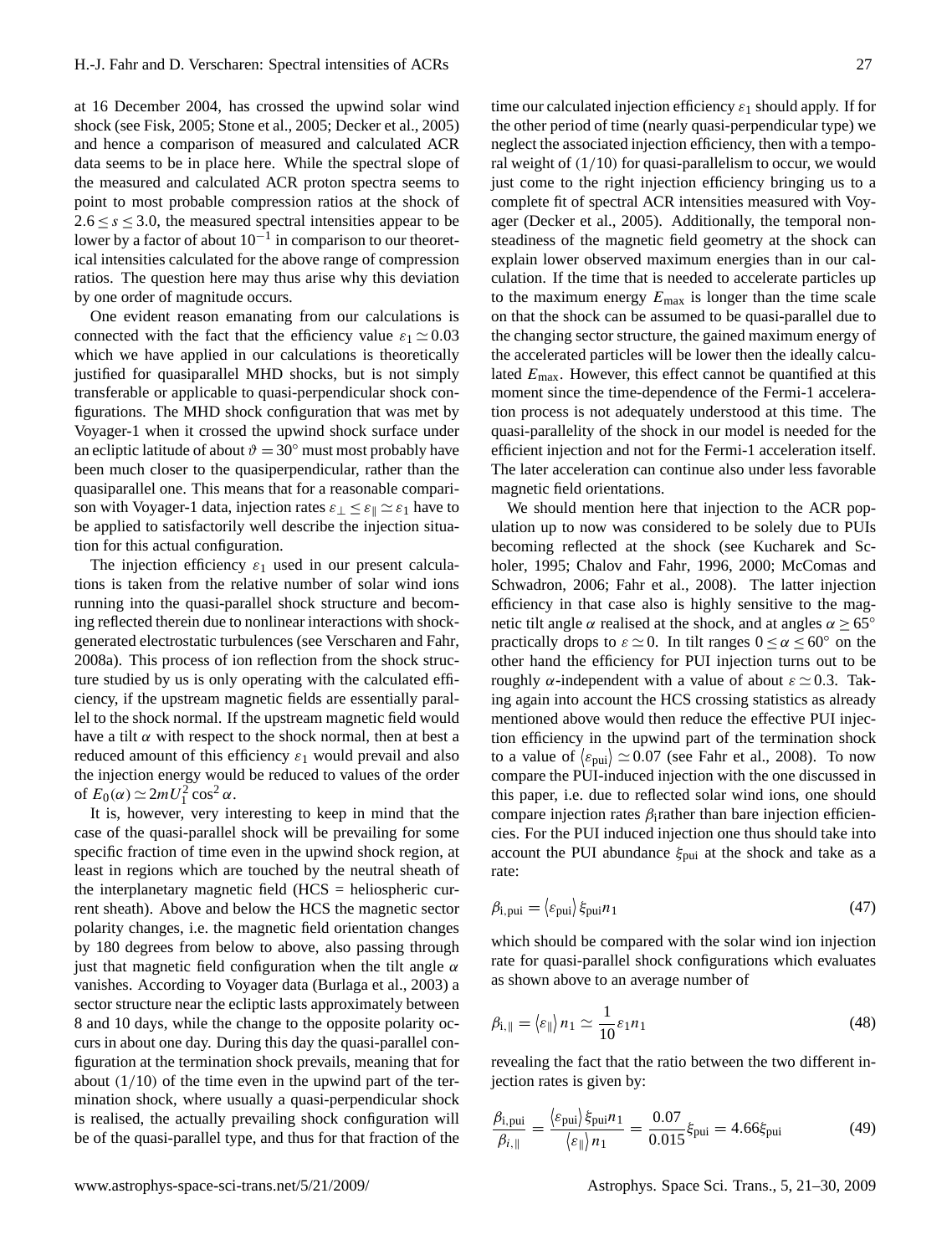and bringing to mind that upwind PUI abundances at the shock amount to most probable values of  $\xi_{\text{pui}} \simeq 0.15$  (see Fahr and Ruciński, [1999\)](#page-8-31) leads us to the result that the ratio  $\beta_{i,\text{pui}}/\beta_{i,\parallel} \simeq 0.7$ , meaning that the contributions from injected PUIs and from reflected solar wind ions to the ACR population appear to be about equal.

The theoretical values of maximum ion energies  $E_{\text{max}}$ originating from the Fermi-1 diffusive acceleration process as it has been studied in this paper are displayed in Fig. [3.](#page-5-0) This figure shows a strong dependence of  $E_{\text{max}}$  on the shock compression ratio s and also shows that for compression ratio  $s \ge 3$  energies of  $E_{\text{max}}(s \ge 3)$  of the order of 1000 MeV can be expected under an ideal operation of the shock, i.e. for an ideally planar 1D shock without precursor. Voyager data (see [Stone et al.,](#page-9-11) [2005\)](#page-9-11) seem, however, to give indications that maximum energies only of the order of 3.5 MeV can be ascribed to Fermi-1-accelerated ions near the shock. The reason for relatively low Fermi-1 maximum energies seen by Voyager-1 can in first place be ascribed to the fact that relatively low compression ratios of  $s \leq 3$  have been found from the observed spectral indices. For low compression values, however, also in view of our results shown in Fig. [3,](#page-5-0) the resulting maximum energies are dropping strongly.

In second place it must also be recognised that the operation mode of the solar wind termination shock in accelerating ions is not the one of an ideally planar shock as studied by [Drury](#page-8-20) [\(1983\)](#page-8-20) or [Malkov and Drury](#page-8-32) [\(2001\)](#page-8-32). In a realistic geometry of the solar wind termination shock problem, in addition to a balance between gains due to Fermi-1 acceleration and losses due to diffusive leakage from the shock structure, adiabatic energy losses have to be taken into account which then definitely will reduce the maximum energies presented in our calculation here. The fact that for compression ratios smaller than  $s = 2.3$  our theoretical approach does not deliver reasonable values for  $E_{\text{max}}$  is connected with the fact that in Eq. [\(28\)](#page-4-3) we have made use of the moderately relativistic expression for the Compton-Getting function. Without keeping the energy-dependence in this function  $C_{\text{CG}} = C_{\text{CG}}(E)$  we cannot find a solution for  $E_{\text{max}}$  within the frame of our balance consideration. The estimation of  $E_{\text{max}}$ that we aim at with our approach presented here thus is only reasonable and logically justifyable, if energies  $E_{\text{max}}$  are found for which an energy-variable Compton-Getting function  $C_{\text{CG}} = C_{\text{CG}}(E_{\text{max}})$  like the one used in Eq. [\(28\)](#page-4-3) can be adopted.

A comparison with the very recent observations by VOYAGER-2 during the termination shock transit is not conveniently possible due to a different magnetic field orientation. The absolute spectral intensity of the low energy ACR spectra  $(0.5 \text{ MeV} - 1.5 \text{ MeV})$ , though reasonably well represented by our theoretical values, does essentially depend on the local termination shock conditions, i.e. the inclination angle between the local upstream magnetic field and the shock normal. At the VOYAGER-2 crossing this latter angle appeared to be 83° and, therefore, the shock to be quasiperpendicular at the transit [\(Richardson et al.,](#page-9-13) [2008;](#page-9-13) [Burlaga](#page-8-33) [et al.,](#page-8-33) [2008\)](#page-8-33), while the injection rates discussed here in this paper essentially apply to the case of quasi-parallel configurations.

In the VOYAGER-1/2 shock crossings it became evident that the dominant portion of the shock-dissipated upstream kinetic energy reappears downstream in the form of thermal energy of suprathermal ions (i.e. pick-up ions) [\(Richardson](#page-9-13) [et al.,](#page-9-13) [2008\)](#page-9-13). This does not, however, imply that much higher injection efficiencies than taken into account in our present approach (i.e.  $\varepsilon_1 \approx 0.03$ ) are indicated by these most recent data. It only means that hot upstream ions are heated more efficiently than cool ones when passing over the shock, which can nicely be understood as an indication that the magnetic moment of the ions is conserved at the shock passage (see [Fahr and Chalov,](#page-8-34) [2008\)](#page-8-34).

In our considerations, we only take solar wind hydrogen ions into account. Heavier ACR particles cannot be discussed in line with our treatment of these protons because their reflectivities at the shock are different and have not yet been calculated by us. Protons, however, can be considered clearly as the dominant ion species of the upstream solar wind.

*Acknowledgements.* This work was presented on the 2nd International Heliospheric Year (IHY) conference at the International Space Science Institute (ISSI) Bern in November 2008. The authors express their gratitude to the organizers of this meeting. They also acknowledge financial support from the Deutsche Forschungsgemeinschaft (DFG) that supported this work within the frame of the project Fa 97/31-2.

Edited by: H. Fichtner Reviewed by: two anonymous referees

#### **References**

- <span id="page-7-1"></span>Axford, W. I., Leer, E., and Skadron, G.: The Acceleration of Cosmic Rays by Shock Waves, in: Intern. Cosmic Ray Conf., 11, 132–137, 1977.
- <span id="page-7-4"></span>Bieber, J. W. and Matthaeus, W. H.: Perpendicular Diffusion and Drift at Intermediate Cosmic-Ray Energies, Astrophys. J., 485, 655–659, doi:10.1086/304464, 1997.
- <span id="page-7-3"></span>Bieber, J. W., Wanner, W., and Matthaeus, W. H.: Dominant twodimensional solar wind turbulence with implications for cosmic ray transport, J. Geophys. Res., 101, 2511–2522, doi:10.1029/ 95JA02588, 1996.
- <span id="page-7-2"></span>Blandford, R. D. and Ostriker, J. P.: Particle acceleration by astrophysical shocks, Astrophys. J., 221, L29–L32, doi:10.1086/ 182658, 1978.
- <span id="page-7-0"></span>Breitschwerdt, D. and de Avillez, M. A.: The history and future of the Local and Loop I bubbles, Astron. Astrophys., 452, L1–L5, doi:10.1051/0004-6361:20064989, 2006.
- <span id="page-7-5"></span>Burlaga, L. F., Ness, N. F., McDonald, F. B., Richardson, J. D., and Wang, C.: Voyager 1 and 2 Observations of Magnetic Fields and Associated Cosmic-Ray Variations from 2000 through 2001: 60- 87 AU, Astrophys. J., 582, 540–549, doi:10.1086/344571, 2003.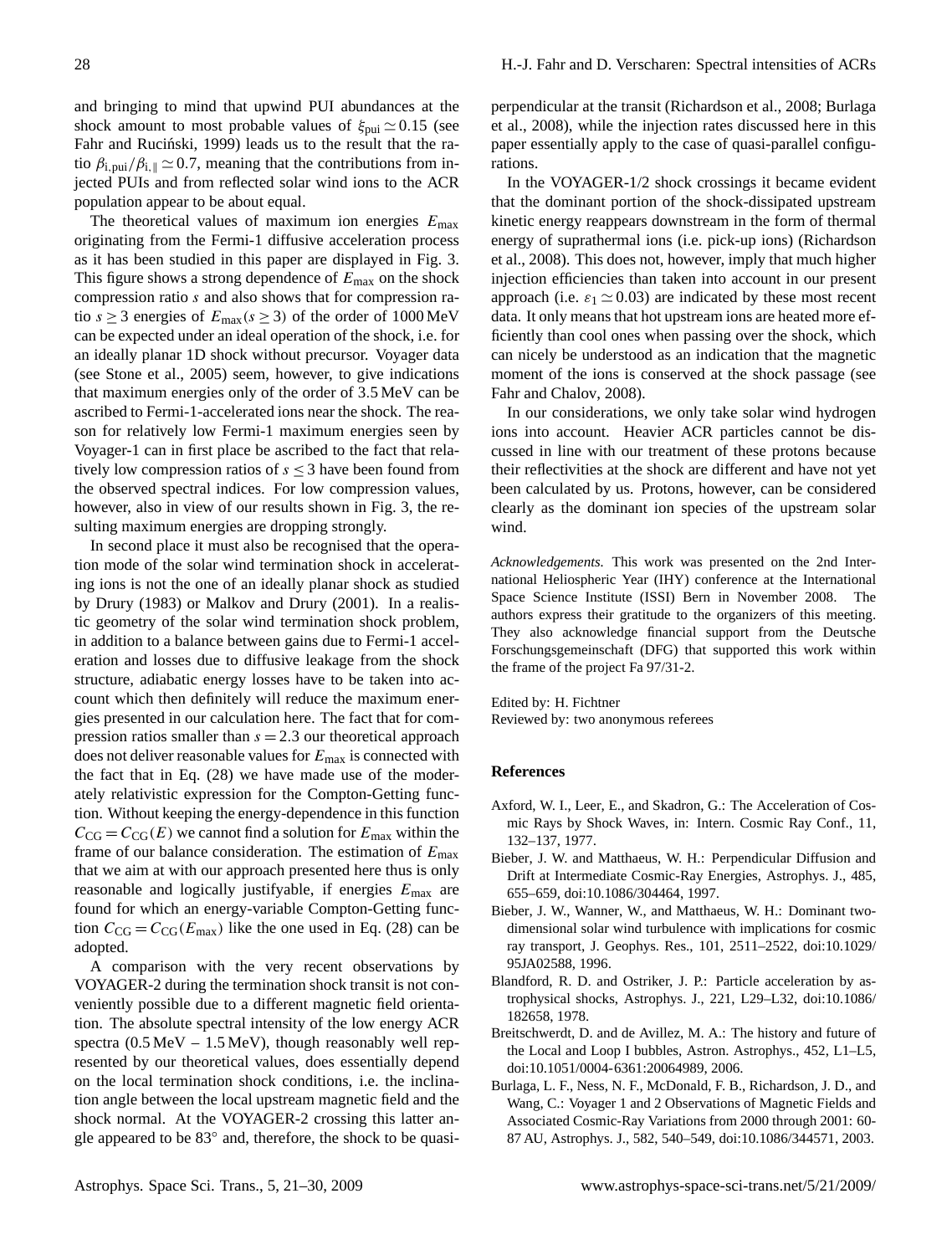- <span id="page-8-33"></span>Burlaga, L. F., Ness, N. F., Acuña, M. H., Lepping, R. P., Connerney, J. E. P., and Richardson, J. D.: Magnetic fields at the solar wind termination shock, Nature, 454, 75–77, doi:10.1038/ nature07029, 2008.
- <span id="page-8-8"></span>Chalov, S. V. and Fahr, H. J.: Reflection of Pre-Accelerated Pick-up Ions at the Solar Wind Termination Shock: The Seed for Anomalous Cosmic Rays, Sol. Phys., 168, 389–411, doi: 10.1007/BF00148064, 1996.
- <span id="page-8-7"></span>Chalov, S. V. and Fahr, H. J.: Pick-up ion acceleration at the termination shock and the post-shock pick-up ion energy distribution, Astron. Astrophys., 360, 381–390, 2000.
- <span id="page-8-5"></span>Christian, E. R., Cummings, A. C., and Stone, E. C.: Evidence for anomalous cosmic-ray hydrogen, Astrophys. J. Lett., 334, L77– L80, doi:10.1086/185316, 1988.
- <span id="page-8-1"></span>Cummings, A. C. and Stone, E. C.: Composition of Anomalous Cosmic Rays and Implications for the Heliosphere, Space Sci. Rev., 78, 117–128, doi:10.1007/BF00170798, 1996.
- <span id="page-8-4"></span>Cummings, A. C. and Stone, E. C.: Composition of Anomalous Cosmic Rays, Space Sci. Rev., 130, 389–399, doi:10.1007/ s11214-007-9161-y, 2007.
- <span id="page-8-13"></span>Cummings, C. A. and Stone, C. E.: Elemental Composition of the Very Local Interstellar Medium as Deduced from Observations of Anomalous Cosmic Rays, in: International Cosmic Ray Conference, vol. 6 of *International Cosmic Ray Conference*, p. 202, 1990.
- <span id="page-8-14"></span>Cummings, C. A. and Stone, C. E.: Elemental Composition of the Anomalous Cosmic Ray Component, in: International Cosmic Ray Conference, vol. 4 of *International Cosmic Ray Conference*, p. 497, 1995.
- <span id="page-8-30"></span>Decker, R. B., Krimigis, S. M., Roelof, E. C., Hill, M. E., Armstrong, T. P., Gloeckler, G., Hamilton, D. C., and Lanzerotti, L. J.: Voyager 1 in the Foreshock, Termination Shock, and Heliosheath, Science, 309, 2020–2024, doi:10.1126/science. 1117569, 2005.
- <span id="page-8-3"></span>Decker, R. B., Roelof, E. C., Krimigis, S. M., and Hill, M. E.: Lowenergy ions near the termination shock, in: Physics of the Inner Heliosheath, edited by Heerikhuisen, J., Florinski, V., Zank, G. P., and Pogorelov, N. V., vol. 858 of *American Institute of Physics Conference Series*, pp. 73–78, doi:10.1063/1.2359308, 2006.
- <span id="page-8-20"></span>Drury, L. O.: An introduction to the theory of diffusive shock acceleration of energetic particles in tenuous plasmas, Rep. Prog. Phys., 46, 973–1027, 1983.
- <span id="page-8-22"></span>Fahr, H. J.: Filtration of the interstellar neutrals at the heliospheric interface and their coupling to the solar wind, in: Physics of the Outer Heliosphere, edited by Grzedzielski, S. and Page, D. E., pp. 327–343, 1990.
- <span id="page-8-34"></span>Fahr, H. J. and Chalov, S. V.: Supersonic solar wind ion flows downstream of the termination shock explained by a two-fluid shock model, Astron. Astrophys., 490, L35–L38, doi:10.1051/ 0004-6361:200810679, 2008.
- <span id="page-8-31"></span>Fahr, H. J. and Ruciński, D.: Neutral interstellar gas atoms reducing the solar wind Mach number and fractionally neutralizing the solar wind, Astron. Astrophys., 350, 1071–1078, 1999.
- <span id="page-8-17"></span>Fahr, H.-J. and Verscharen, D.: Ion reflections from the parallel MHD termination shock and a possible injection mechanism into the Fermi-1 acceleration, Astron. Astrophys., 487, L21–L24, doi: 10.1051/0004-6361:200810217, 2008.
- <span id="page-8-12"></span>Fahr, H. J., Scherer, K., Potgieter, M. S., and Ferreira, S. E. S.:

Longitudinal variation of the pickup-proton-injection efficiency and rate at the heliospheric termination shock, Astron. Astrophy, 486, L1–L4, doi:10.1051/0004-6361:200809561, 2008.

- <span id="page-8-2"></span>Fichtner, H.: Anomalous Cosmic Rays: Messengers from the Outer Heliosphere, Space Sci. Rev., 95, 639–754, 2001.
- <span id="page-8-29"></span>Fisk, L. A.: Journey into the Unknown Beyond, Science, 309, 2016–2017, doi:10.1126/science.1118762, 2005.
- <span id="page-8-0"></span>Fisk, L. A., Kozlovsky, B., and Ramaty, R.: An Interpretation of the Observed Oxygen and Nitrogen Enhancements in Low-Energy Cosmic Rays, Astrophys. J. Lett., 190, L35, 1974.
- <span id="page-8-26"></span>Forman, M. A.: The velocity correlation function in cosmic-ray diffusion theory, Astrophys. Space Sci., 49, 83–97, 1977.
- <span id="page-8-27"></span>Forman, M. A. and Gleeson, L. J.: Cosmic-ray streaming and anisotropies, Astrophs. Space Sci., 32, 77–94, 1975.
- <span id="page-8-24"></span>Forman, M. A., Jokipii, J. R., and Owens, A. J.: Cosmic-Ray Streaming Perpendicular to the Mean Magnetic Field, Astrophys. J., 192, 535–540, 1974.
- <span id="page-8-15"></span>Frisch, P. C.: Characteristics of the local interstellar medium, in: Physics of the Outer Heliosphere, edited by Grzedzielski, S. and Page, D. E., pp. 19–22, 1990.
- <span id="page-8-16"></span>Frisch, P. C. and Slavin, J. D.: The Sun's journey through the local interstellar medium: the paleoLISM and paleoheliosphere, Astrophys. Space Sci. Trans., 2, 53–61, 2006.
- <span id="page-8-23"></span>Gleeson, L. J.: The equations describing the cosmic-ray gas in the interplanetary region, Planet Space Sci., 17, 31–47, 1969.
- <span id="page-8-21"></span>Gleeson, L. J. and Axford, W. I.: The Compton-Getting Effect, Astrophys. Space Sci., 2, 431–437, doi:10.1007/BF02175919, 1968.
- <span id="page-8-18"></span>Gleeson, L. J. and Urch, I. H.: A Study of the Force-Field Equation for the Propagation of Galactic Cosmic Rays, Astrophys. Space Sci., 25, 387–404, doi:10.1007/BF00649180, 1973.
- <span id="page-8-6"></span>Isenberg, P. A.: Evolution of interstellar pickup ions in the solar wind, J. Geophys. Res., 92, 1067–1073, 1987.
- <span id="page-8-19"></span>Krymskii, G. F.: A regular mechanism for the acceleration of charged particles on the front of a shock wave, Akademiia Nauk SSSR Doklady, 234, 1306–1308, 1977.
- <span id="page-8-9"></span>Kucharek, H. and Scholer, M.: Injection and acceleration of interstellar pickup ions at the heliospheric termination shock, J. Geophys. Res., 100, 1745–1754, 1995.
- <span id="page-8-11"></span>Kucharek, H., Möbius, E., and Scholer, M.: Kinetic simulations and recent observations of ion injection and acceleration at the termination shock and in the heliosphere, in: Physics of the Inner Heliosheath, edited by Heerikhuisen, J., Florinski, V., Zank, G. P., and Pogorelov, N. V., vol. 858 of *American Institute of Physics Conference Series*, pp. 196–201, doi:10.1063/1.2359327, 2006.
- <span id="page-8-28"></span>Lagage, P. O. and Cesarsky, C. J.: The maximum energy of cosmic rays accelerated by supernova shocks, Astron. Astrophys., 125, 249–257, 1983.
- <span id="page-8-10"></span>Le Roux, J. A. and Fichtner, H.: The Influence of Pickup, Anomalous, and Galactic Cosmic-Ray Protons on the Structure of the Heliospheric Shock: A Self-consistent Approach, Astrophys. J. Lett., 477, L115, doi:10.1086/310525, 1997.
- <span id="page-8-32"></span>Malkov, M. A. and Drury, L. O.: Nonlinear theory of diffusive acceleration of particles by shock waves , Rep. Prog. Phys., 64, 429–481, 2001.
- <span id="page-8-25"></span>Matthaeus, W. H., Goldstein, M. L., and Roberts, D. A.: Evidence for the presence of quasi-two-dimensional nearly incompressible fluctuations in the solar wind, J. Geophys. Res., 95, 20 673– 20 683, 1990.